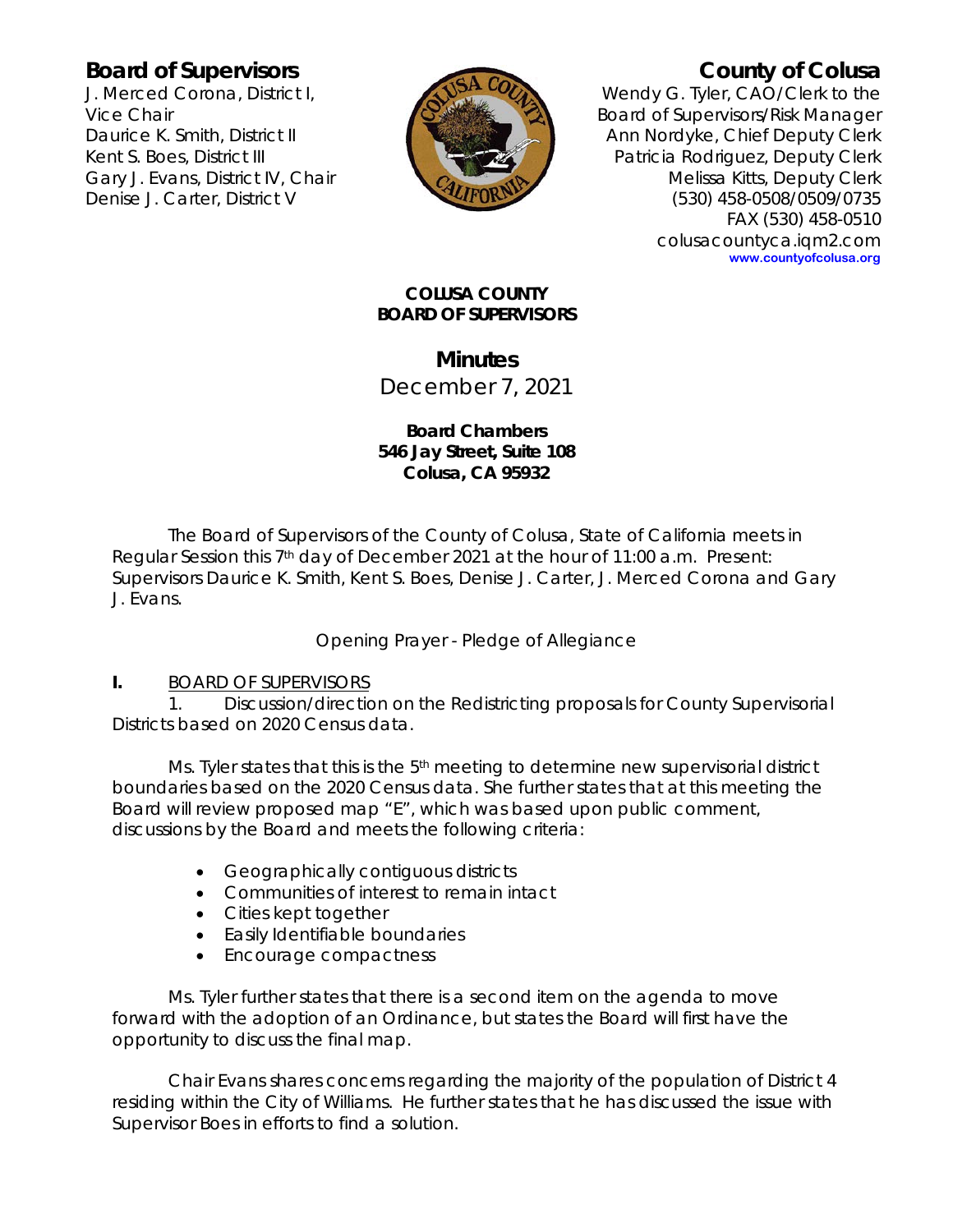#### **Special Meeting Tuesday, December 7, 2021 11:00 AM**

Supervisor Boes states the solution they have agreed upon will make District 4 larger and solves District 3 losing rural residential population.

Mr. Azevedo makes the changes on the map to include portions south of E Street to Sutter Street in District 3. He further includes blocks north of E Street to Highway 20 and East to Interstate 5 to District 4. Upon completion, Mr. Azevedo experienced technical difficulty generating the updated population numbers.

Ms. Tyler states the issue needs to be fixed to get the accurate numbers before the Board can proceed.

Chair Evans declares a recess 11:23 a.m. and reconvenes at 11:38 a.m. with all Supervisors present.

Mr. Azevedo states the map update brings the population number of District 3 to 4,291 and District 4's population to 4,174.

Chair Evans asks if there is any further discussion.

Mr. Sellers inquires as to the nature of the redistricting process.

Ms. Tyler explains the redistricting process.

Mr. Sellers asks if the redistricting process will affect the population of the City of Williams.

Ms. Tyler further explains the process and states the supervisorial district boundaries changes have not impacted the population of the City of Williams.

Supervisor Boes states that there won't be significant changes to Supervisor district boundaries within the City of Williams.

Ms. Tyler states that if there are no other changes, this will be the final map. She further states that the Supervisors will no longer have the opportunity to make changes in order to meet the required deadline of December 15, 2021.

Chair Evans states there will be no more changes.

Mr. Stout states that since the boundaries have changed, this Ordinance is no longer accurate. He further refers to Government Code 25131's exception which allows for passage of the Ordinance at a Public Hearing, which will be held at the next meeting on December 14, 2021. If the Ordinance is not passed at a Public Hearing at the next meeting, the Board loses jurisdiction and boundaries will be determined by the Superior Court at the County's expense.

#### COUNTY COUNSEL

## 2. **PULLED FROM CONSIDERATION**

Introduce by title only an Ordinance Amending Chapter 2, Article X of the Colusa County Municipal Code pertaining to Supervisorial District Boundaries, and waive any further reading of the ordinance.